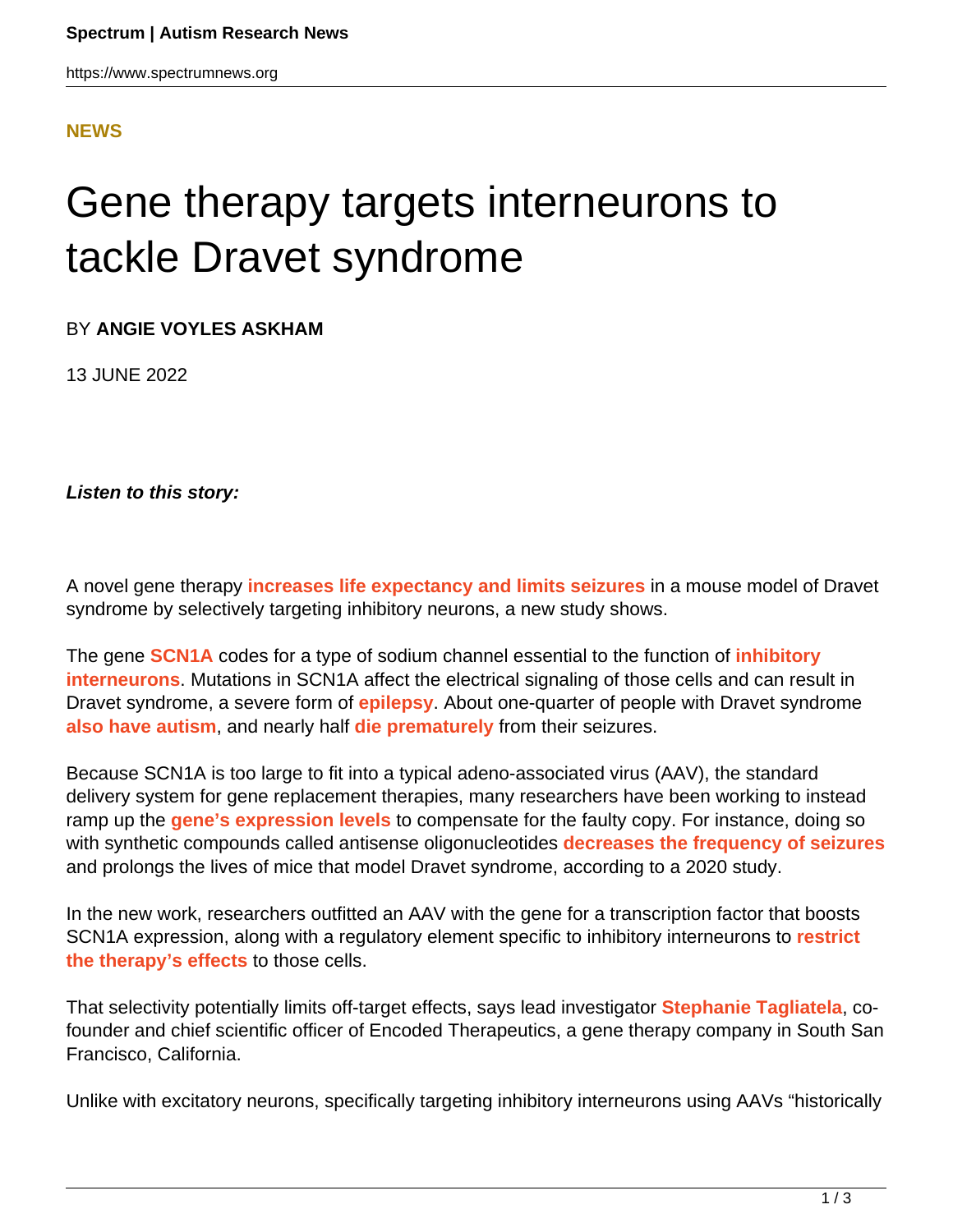https://www.spectrumnews.org

has been very difficult," says **[Yang Yang](https://www.mcmp.purdue.edu/faculty/yang1497)**, assistant professor of medicinal chemistry and molecular pharmacology at Purdue University in West Lafayette, Indiana, who was not involved in the work.

By combining gene therapy tools, the team was able to achieve exciting results, says **[Fyodor](https://mcb.berkeley.edu/faculty/ggd/urnovf) [Urnov](https://mcb.berkeley.edu/faculty/ggd/urnovf)**, professor of genetics, genomics and development at the University of California, Berkeley and director for technology and translation at the Innovative Genomics Institute. Urnov is also cofounder of **[Tune Therapeutics](https://tunetx.com/)**, another gene therapy company working on dialing levels of gene expression up or down.

"To get to the moon, you had to have woven together innovation from multiple, distinct, nonoverlapping technologies," Urnov says.

Tagliatela and her colleagues injected the modified virus, **[ETX101](https://encoded.com/programs/etx101-for-dravet-syndrome/)**, into the right and left brain ventricles of 1-day-old Dravet syndrome model mice. The treated animals survived longer than those that received sham injections: 83.2 percent were alive more than one year later, compared with 31.4 percent of controls. The mice also had fewer and less severe seizures during a nine-day assessment period in the month after treatment.

The virus preferentially targeted inhibitory neurons in the animals' brain, the researchers discovered after staining postmortem tissue for cell-specific markers. And boosting SCN1A expression in those cells resulted in an increase in the appropriate sodium channels, the team found. The results were published in Human Gene Therapy in April.

Young cynomolgus macaque monkeys that received a single ventricular injection of ETX101 showed no negative side effects up to 28 days after treatment, the team found. The virus infected cells in multiple regions of animals' brain, according to postmortem analysis of the tissue, suggesting that a single injection has widespread effects. And although the team detected the transcription factor in non-brain tissue, such as the animals' liver and spinal cord, its levels were, respectively, 200 and 8 times lower than in the brain.

Tagliatela and her team at Encoded Therapeutics are working toward a clinical trial of ETX101 in people with Dravet syndrome. To that end, they plan to **[initiate a trial](https://clinicaltrials.gov/ct2/show/NCT04537832)** to study how the condition progresses during the first years of a child's life — from increased seizures to effects on motor function — which will help them gauge the treatment's safety and effectiveness, Tagliatela says.

"They're going to have to show the FDA a much longer time point," Urnov says. "But the fact that the monkey[s] did not keel over is tremendous news."

But even as the company eyes clinical trials, many questions remain. For one, it is unclear how treatment given later than the first few days of life would have affected the model mice, Yang says. If the therapy is given on day 10 or 20, he says, "can we still increase survivability?" Although it may be preferable to treat children with Dravet syndrome during their first day of life, most children